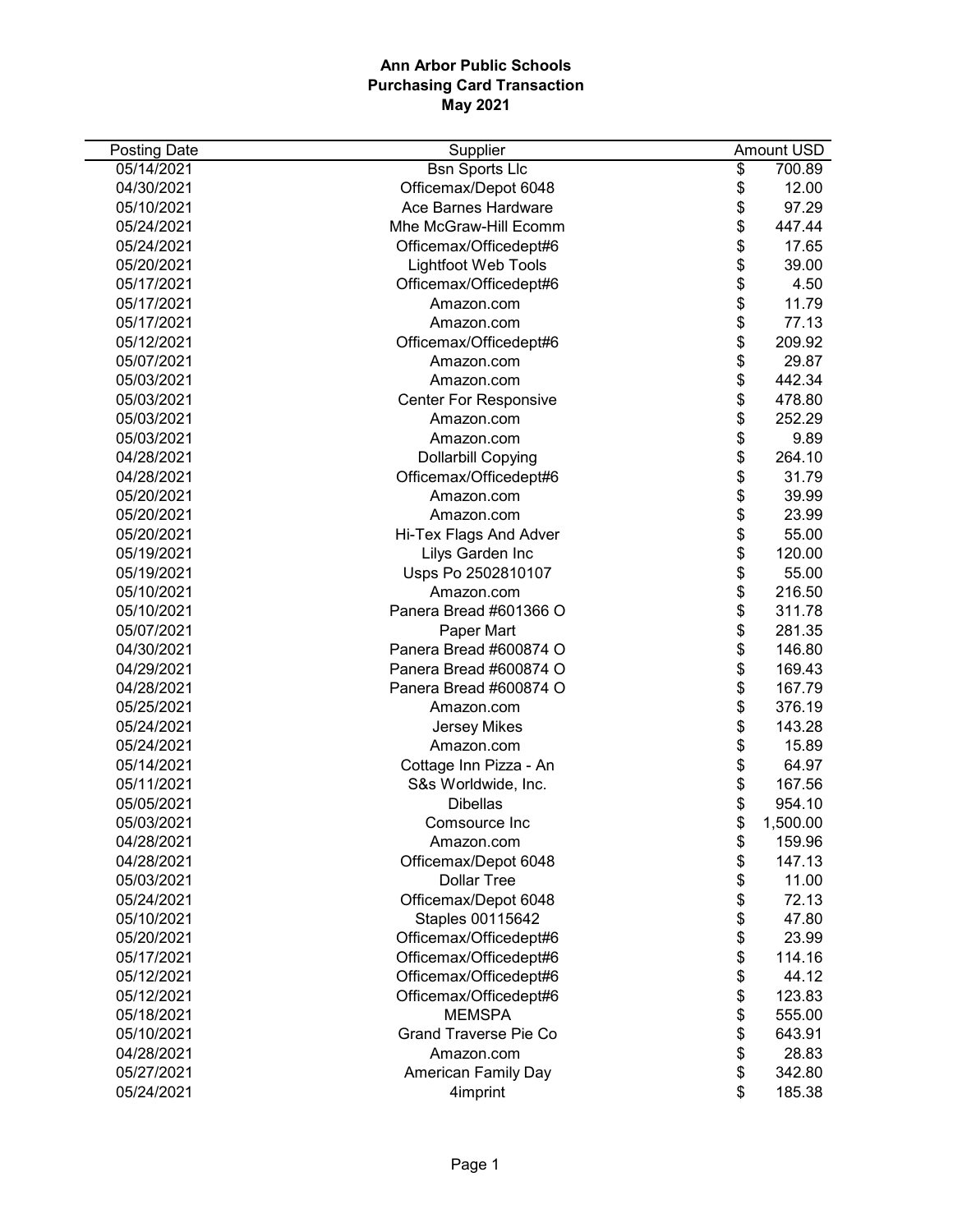| 05/24/2021 | Varidesk                      | \$<br>450.00  |
|------------|-------------------------------|---------------|
| 05/19/2021 | Varidesk                      | \$<br>450.00  |
| 05/14/2021 | <b>Life Tributes Sympathy</b> | \$<br>77.27   |
| 05/13/2021 | Jimmy Johns                   | \$<br>154.62  |
| 05/04/2021 | <b>B&amp;h Photo Moto</b>     | \$<br>20.00   |
| 05/21/2021 | Rochester 100, Inc            | \$<br>641.25  |
| 05/12/2021 | Ssi School Specialty          | \$<br>103.44  |
| 05/27/2021 | Officemax/Officedept#6        | \$<br>149.99  |
| 05/26/2021 | Usflagsuppl                   | \$<br>298.88  |
| 05/26/2021 | Officemax/Officedept#6        | \$<br>76.35   |
| 05/25/2021 | Officemax/Officedept#6        | \$<br>43.28   |
| 05/24/2021 | Amazon.com                    | \$<br>104.49  |
| 05/24/2021 | <b>Joann Stores</b>           | \$<br>13.98   |
| 05/24/2021 | Officemax/Officedept#6        | \$<br>34.69   |
| 05/24/2021 | Officemax/Officedept#6        | \$<br>233.29  |
| 05/24/2021 | Amazon.com                    | \$<br>80.97   |
| 05/21/2021 | Signature Products Inc        | \$<br>800.20  |
| 05/19/2021 | Amazon.com                    | \$<br>34.95   |
| 05/18/2021 | Amazon.com                    | \$<br>108.99  |
| 05/17/2021 | <b>Collegeboard Workshops</b> | \$<br>799.00  |
| 05/17/2021 | Usps Po                       | \$<br>25.65   |
| 05/13/2021 | Amazon.com                    | \$<br>94.99   |
| 05/13/2021 | Stapls                        | \$<br>81.70   |
| 05/11/2021 | Ez Bioresearch                | \$<br>378.58  |
| 05/10/2021 | Credit Voucher Jimmy Johns    | \$<br>(15.69) |
| 05/10/2021 | Credit Voucher Jimmy Johns    | \$<br>(2.94)  |
| 05/10/2021 | Usps Po                       | \$<br>9.00    |
| 05/10/2021 | Officemax/Officedept#6        | \$<br>177.72  |
| 05/10/2021 | Officemax/Officedept#6        | \$<br>83.97   |
| 05/10/2021 | Officemax/Officedept#6        | \$<br>97.95   |
| 05/10/2021 | Office Depot #1170            | \$<br>19.55   |
| 05/10/2021 | Amazon.com                    | \$<br>124.19  |
| 05/06/2021 | Jimmy Johns                   | \$<br>63.33   |
| 05/06/2021 | Jimmy Johns                   | \$<br>333.63  |
| 05/06/2021 | Jimmy Johns                   | \$<br>24.00   |
| 05/05/2021 | Sams Club                     | \$<br>9.96    |
| 05/05/2021 | Kroger                        | \$<br>22.40   |
| 05/05/2021 | Target                        | \$<br>36.58   |
| 05/03/2021 | Amazon.com                    | \$<br>169.24  |
| 04/30/2021 | Olive Garden                  | \$<br>180.90  |
| 04/30/2021 | Officemax/Officedept#6        | \$<br>4.00    |
| 04/28/2021 | Officemax/Officedept#6        | \$<br>27.89   |
| 04/28/2021 | Kroger                        | \$<br>18.17   |
| 04/28/2021 | Usps Po                       | \$<br>23.50   |
| 05/06/2021 | American Bar Associati        | \$<br>150.00  |
| 05/21/2021 | Grainger                      | \$<br>503.80  |
| 05/21/2021 | Supplyhouse.Com               | \$<br>104.55  |
| 05/20/2021 | Gross Electric/G&g            | \$<br>420.00  |
| 05/20/2021 | <b>Current Electric Motor</b> | \$<br>454.00  |
| 05/20/2021 | Allclaveparts                 | \$<br>81.35   |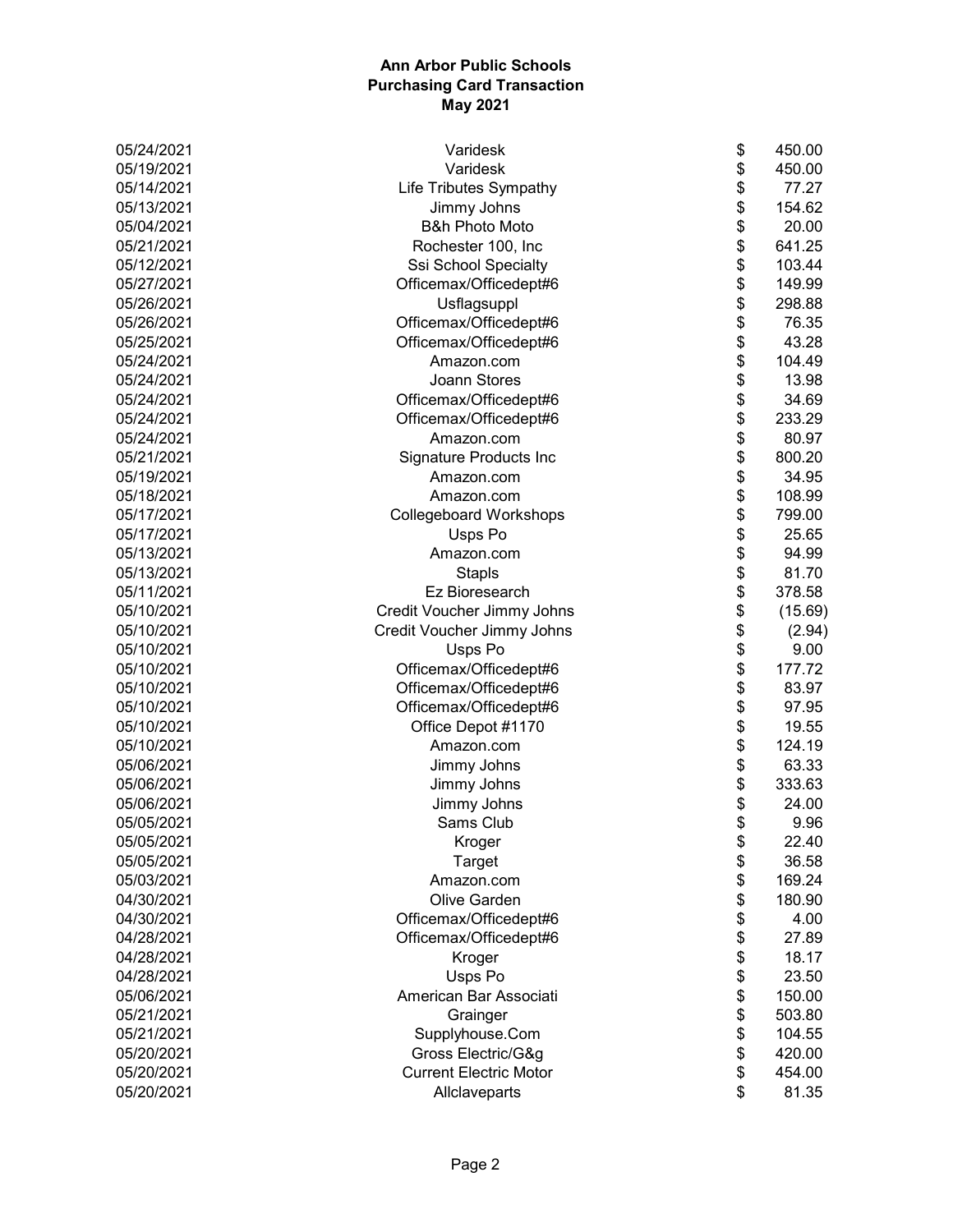| 05/20/2021 | \$<br><b>Current Electric Motor</b>       | 527.00   |
|------------|-------------------------------------------|----------|
| 05/20/2021 | \$<br><b>Current Electric Motor</b>       | 1,945.00 |
| 05/19/2021 | \$<br><b>Current Electric Motor</b>       | 210.00   |
| 05/17/2021 | \$<br><b>National Energy Contro</b>       | 98.76    |
| 05/13/2021 | \$<br><b>Griffin International</b>        | 1,654.99 |
| 05/12/2021 | \$<br>Trane Supply-113416                 | 231.43   |
| 05/12/2021 | \$<br>Trane Supply-113416                 | 250.18   |
| 05/12/2021 | \$<br>Thermalnetics, Inc.                 | 370.88   |
| 05/12/2021 | \$<br>Grainger                            | 185.49   |
| 05/12/2021 | \$<br>Runyan Pottery Supply               | 545.00   |
| 05/11/2021 | \$<br><b>Current Electric Motor</b>       | 326.50   |
| 05/11/2021 | \$<br>Grainger                            | 88.80    |
| 05/11/2021 | \$<br>Grainger                            | 93.39    |
| 05/10/2021 | \$<br>Wolverine Supply Co.                | 124.00   |
| 05/10/2021 | \$<br>Thermalnetics, Inc.                 | 798.90   |
| 05/07/2021 | \$<br>National Energy Contro              | 158.95   |
| 05/07/2021 | \$<br><b>Current Electric Motor</b>       | 698.00   |
| 05/06/2021 | \$<br>Grainger                            | 35.63    |
| 05/06/2021 | \$<br>Thermalnetics, Inc.                 | 2,128.00 |
| 05/05/2021 | \$<br>Supplyhouse.Com                     | 82.08    |
| 05/05/2021 | \$<br>Grainger                            | 271.93   |
| 05/04/2021 | \$<br>Grainger                            | 212.21   |
| 05/04/2021 | \$<br>Thermalnetics, Inc.                 | 212.70   |
| 05/03/2021 | \$                                        | 166.39   |
|            | Grainger<br><b>Current Electric Motor</b> |          |
| 04/29/2021 | \$                                        | 1,514.00 |
| 04/29/2021 | \$<br>Camfil Usa                          | 215.87   |
| 04/29/2021 | \$<br><b>Current Electric Motor</b>       | 14.00    |
| 05/20/2021 | \$<br>Amazon.com                          | 31.44    |
| 05/20/2021 | \$<br>Amazon.com                          | 59.98    |
| 05/13/2021 | \$<br>Sundance/Newbridge                  | 419.10   |
| 05/10/2021 | \$<br>Amazon.com                          | 107.92   |
| 05/10/2021 | \$<br>Amazon.com                          | 45.51    |
| 05/07/2021 | \$<br>Dibella S #104 Olo                  | 9.49     |
| 05/07/2021 | \$<br>Meijer # 072                        | 31.97    |
| 05/07/2021 | \$<br>Dibellas - 104 - McOm               | 546.44   |
| 04/30/2021 | \$<br>Amazon.com                          | 120.34   |
| 04/28/2021 | Amazon.com<br>\$                          | 14.55    |
| 05/19/2021 | \$<br><b>Dollarbill Copying</b>           | 606.17   |
| 05/12/2021 | \$<br>A-1 Rental Inc                      | 165.00   |
| 04/29/2021 | \$<br>Paypal Yamm Or Fp                   | 240.00   |
| 05/24/2021 | \$<br><b>Mailchimp Monthly</b>            | 200.00   |
| 05/24/2021 | \$<br>Pizza House - Ann Arbo              | 45.00    |
| 05/21/2021 | \$<br>Speedway 08707 Ann Arb              | 60.00    |
| 05/10/2021 | \$<br>Kroger                              | 6.18     |
| 05/10/2021 | \$<br>Citgo Shree Hari Krish              | 40.00    |
| 04/28/2021 | \$<br>Www.Northernsafety.Com              | 716.00   |
| 05/25/2021 | \$<br>Sp Junior Learning                  | 199.92   |
| 05/24/2021 | \$<br>Amazon.com                          | 6.98     |
| 05/24/2021 | \$<br>Amazon.com                          | 311.80   |
| 05/24/2021 | \$<br>Amazon.com                          | 508.69   |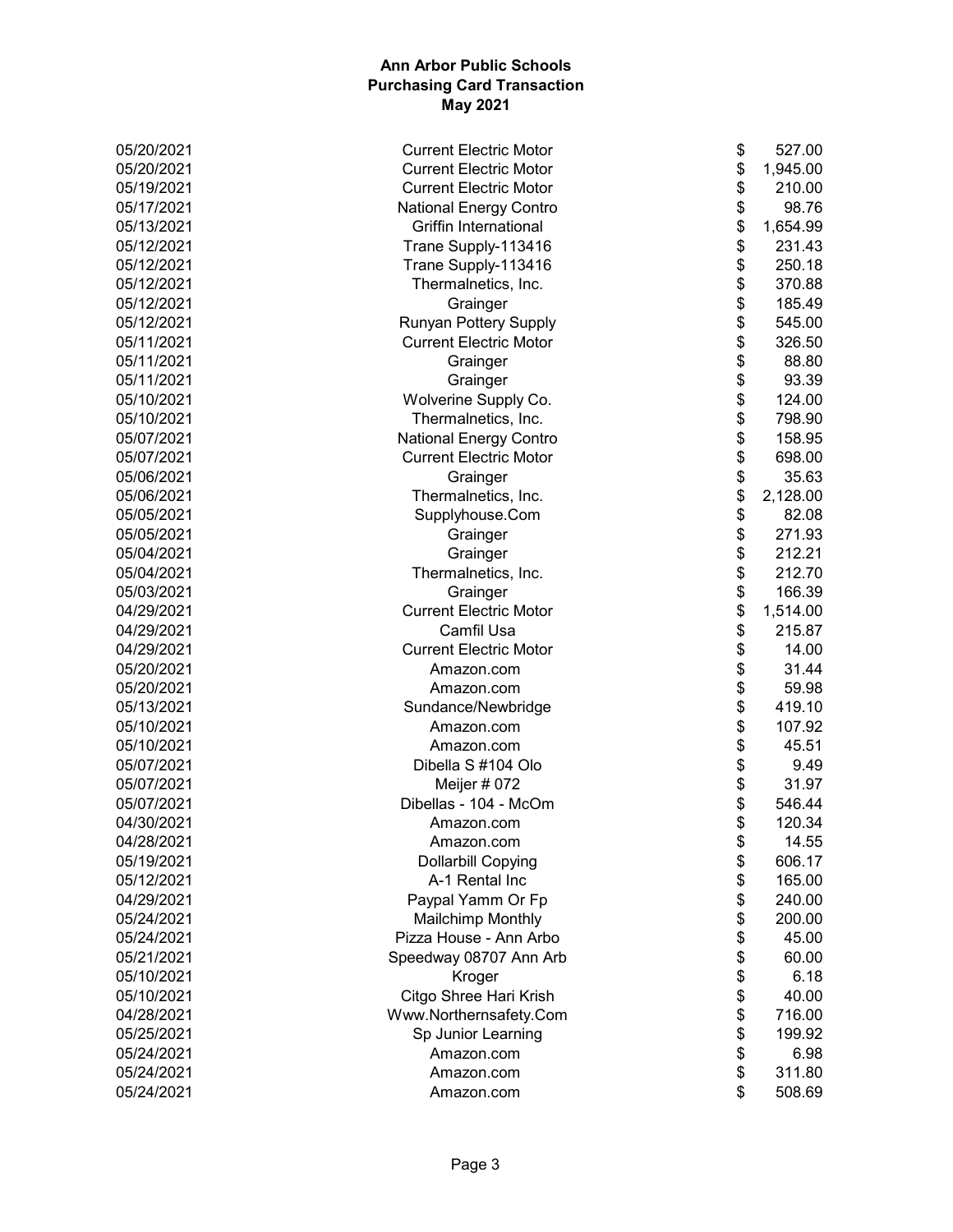| 05/19/2021 | Sound Com Corporation-        | \$<br>296.00   |
|------------|-------------------------------|----------------|
| 05/11/2021 | Amazon.com                    | \$<br>129.16   |
| 05/04/2021 | Amazon.com                    | \$<br>111.23   |
| 05/03/2021 | Credit Voucher Amazon.com     | \$<br>(19.99)  |
| 04/30/2021 | Amazon.com                    | \$<br>18.54    |
| 04/29/2021 | Amazon.com                    | \$<br>244.44   |
| 05/25/2021 | Amazon.com                    | \$<br>735.30   |
| 05/24/2021 | Amazon.com                    | \$<br>1,079.02 |
| 05/21/2021 | Baudville Inc.                | \$<br>218.73   |
| 05/21/2021 | Amazon.com                    | \$<br>16.99    |
| 05/20/2021 | Amazon.com                    | \$<br>150.00   |
| 05/19/2021 | Amazon.com                    | \$<br>91.96    |
| 05/18/2021 | Promethean Inc                | \$<br>82.00    |
| 05/10/2021 | Amazon.com                    | \$<br>89.99    |
| 05/10/2021 | Sp Tribute.Co                 | \$<br>25.00    |
| 05/10/2021 | Amazon.com                    | \$<br>37.93    |
| 05/07/2021 | Sq Bearclaw Coffee Co         | \$<br>584.00   |
| 05/05/2021 | Jimmy Johns                   | \$<br>715.00   |
| 05/04/2021 | Amazon.com                    | \$<br>25.99    |
| 05/03/2021 | Kroger #688                   | \$<br>44.00    |
| 05/03/2021 | Pollys #12                    | \$<br>35.64    |
| 04/30/2021 | Amazon.com                    | \$<br>220.34   |
| 04/29/2021 | Amazon.com                    | \$<br>117.80   |
| 04/28/2021 | Amazon.com                    | \$<br>55.54    |
| 04/28/2021 | Amazon.com                    | \$<br>31.45    |
| 05/26/2021 | <b>Cricket Wireless</b>       | \$<br>100.00   |
| 05/10/2021 | Shape Amer-Web                | \$<br>79.00    |
| 05/27/2021 | Samsclub                      | \$<br>264.96   |
| 05/27/2021 | <b>Physical Education Equ</b> | \$<br>69.35    |
| 05/26/2021 | William V Macgill & Co        | \$<br>72.85    |
| 05/24/2021 | Amazon.com                    | \$<br>274.42   |
| 05/19/2021 | Amazon.com                    | \$<br>44.64    |
| 05/19/2021 | Amazon.com                    | \$<br>104.40   |
| 05/18/2021 | Paypal Aaspark                | \$<br>75.00    |
| 04/28/2021 | Amazon.com                    | \$<br>80.67    |
| 05/27/2021 | Panera Bread                  | \$<br>60.00    |
| 05/26/2021 | Amazon.com                    | \$<br>99.95    |
| 05/25/2021 | <b>Ascott Corp</b>            | \$<br>802.00   |
| 05/17/2021 | Officemax/Officedept#6        | \$<br>120.69   |
| 05/17/2021 | Barnes & Noble #2107          | \$<br>253.38   |
| 05/14/2021 | Amazon.com                    | \$<br>749.95   |
| 05/14/2021 | Amazon.com                    | \$<br>22.83    |
| 05/13/2021 | Panera Bread                  | \$<br>161.45   |
| 05/13/2021 | Panera Bread                  | \$<br>26.56    |
| 05/13/2021 | Officemax/Officedept#6        | \$<br>35.20    |
| 05/13/2021 | Officemax/Officedept#6        | \$<br>86.90    |
| 04/28/2021 | <b>Physical Education Equ</b> | \$<br>551.85   |
| 04/28/2021 | <b>Buschs</b>                 | \$<br>18.36    |
| 05/27/2021 | <b>Thomson West Tcd</b>       | \$<br>338.54   |
| 05/27/2021 | Indeed                        | \$<br>504.25   |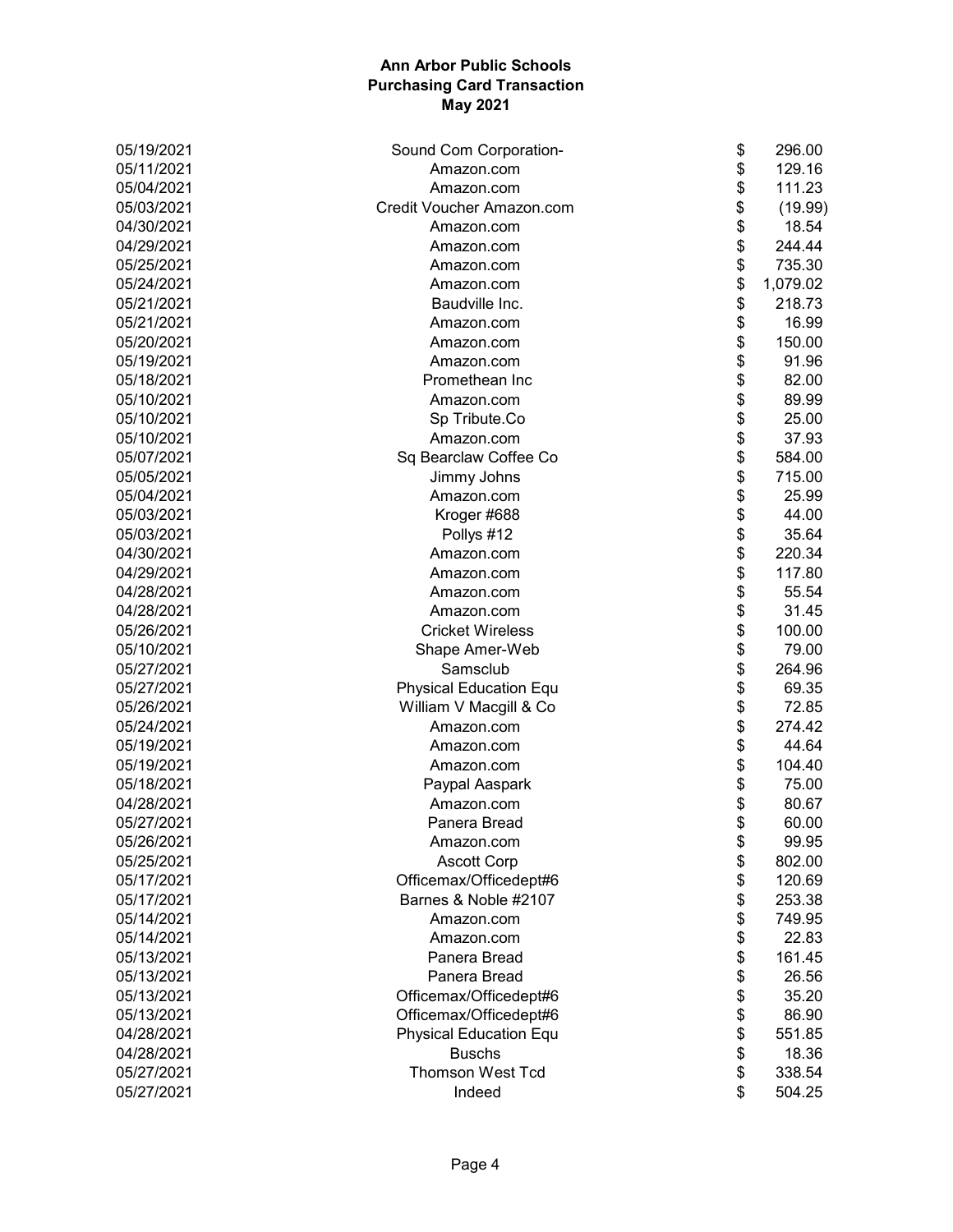| 05/27/2021 | \$<br>Asbo Career Central           | 250.00    |
|------------|-------------------------------------|-----------|
| 05/26/2021 | \$<br>Micpa Career Center           | 350.00    |
| 05/25/2021 | \$<br>Indeed                        | 501.53    |
| 05/24/2021 | \$<br>Indeed                        | 504.28    |
| 05/18/2021 | \$<br>Yourmember-Careers            | 409.00    |
| 05/18/2021 | \$<br>Yourmember-Careers            | 409.00    |
| 05/18/2021 | \$<br>Yourmember-Careers            | 409.00    |
| 05/18/2021 | \$<br>Yourmember-Careers            | 409.00    |
| 05/18/2021 | \$<br>Yourmember-Careers            | 409.00    |
| 05/04/2021 | \$<br>Fedex                         | 3.70      |
| 05/04/2021 | \$<br>Fedex                         | 14.13     |
| 04/30/2021 | \$<br>Officemax/Officedept#6        | 105.38    |
| 04/30/2021 | \$<br>Usps Po                       | 63.55     |
| 04/28/2021 | \$<br>D J Wall-St-Journal           | 38.99     |
| 05/10/2021 | \$<br>Jimmy Johns                   | 493.54    |
| 05/07/2021 | \$<br>Kroger                        | 55.53     |
| 05/05/2021 | \$<br>William V Macgill & Co        | 72.85     |
| 05/27/2021 | \$<br><b>MEMSPA</b>                 | 299.00    |
| 05/14/2021 | \$<br><b>MEMSPA</b>                 | 555.00    |
| 04/30/2021 | \$<br>Forum Com Printing Far        | 165.00    |
| 05/25/2021 | \$<br>Cameramall                    | 17.00     |
| 05/18/2021 | \$<br>Amazon.com                    | 162.61    |
| 05/17/2021 | \$<br>Amazon.com                    | 49.33     |
| 05/17/2021 | \$<br>Amazon.com                    | 17.49     |
| 05/12/2021 | \$<br>Amazon.com                    | 17.98     |
| 05/12/2021 | \$<br>Robert Half Intl              | 19,190.00 |
| 05/26/2021 | \$<br>Enterprise Rent-A-Car         | 57.40     |
| 05/25/2021 | \$<br>Cep Dearborn Cc               | 200.00    |
| 05/13/2021 | \$<br>Weingartz                     | 66.94     |
| 05/12/2021 | \$<br>Enterprise Rent-A-Car         | 79.66     |
| 05/11/2021 | \$<br>Enterprise Rent-A-Car         | 57.40     |
| 04/28/2021 | \$<br>Sq Stadium Trophy, In         | 648.00    |
| 04/28/2021 | \$<br>Officemax/Depot 6401          | 197.68    |
| 05/14/2021 | \$<br>Wildlife Services Of M        | 210.00    |
| 05/14/2021 | Wildlife Services Of M<br>\$        | 150.00    |
| 05/14/2021 | \$<br>Wildlife Services Of M        | 300.00    |
| 05/06/2021 | Wildlife Services Of M<br>\$        | 210.00    |
| 05/06/2021 | \$<br>Wildlife Services Of M        | 210.00    |
| 05/06/2021 | \$<br>Wildlife Services Of M        | 210.00    |
| 05/06/2021 | \$<br>Wildlife Services Of M        | 210.00    |
| 05/04/2021 | \$<br>Officemax/Officedept#6        | 456.30    |
| 05/03/2021 | \$<br>Officemax/Officedept#6        | 83.45     |
| 05/03/2021 | \$<br><b>Brewers</b> Inc            | 138.00    |
| 05/20/2021 | \$<br><b>Anthony S Gourmet Pizz</b> | 80.00     |
| 05/13/2021 | \$<br>Anthony S Gourmet Pizz        | 21.50     |
| 05/13/2021 | \$<br>Amazon.com                    | 176.98    |
| 05/06/2021 | \$<br>Amazon.com                    | 37.85     |
| 05/05/2021 | \$<br><b>Padlet Padlet Softwar</b>  | 96.00     |
| 05/25/2021 | \$<br>Amazon.com                    | 18.42     |
| 05/25/2021 | \$<br>Amazon.com                    | 49.98     |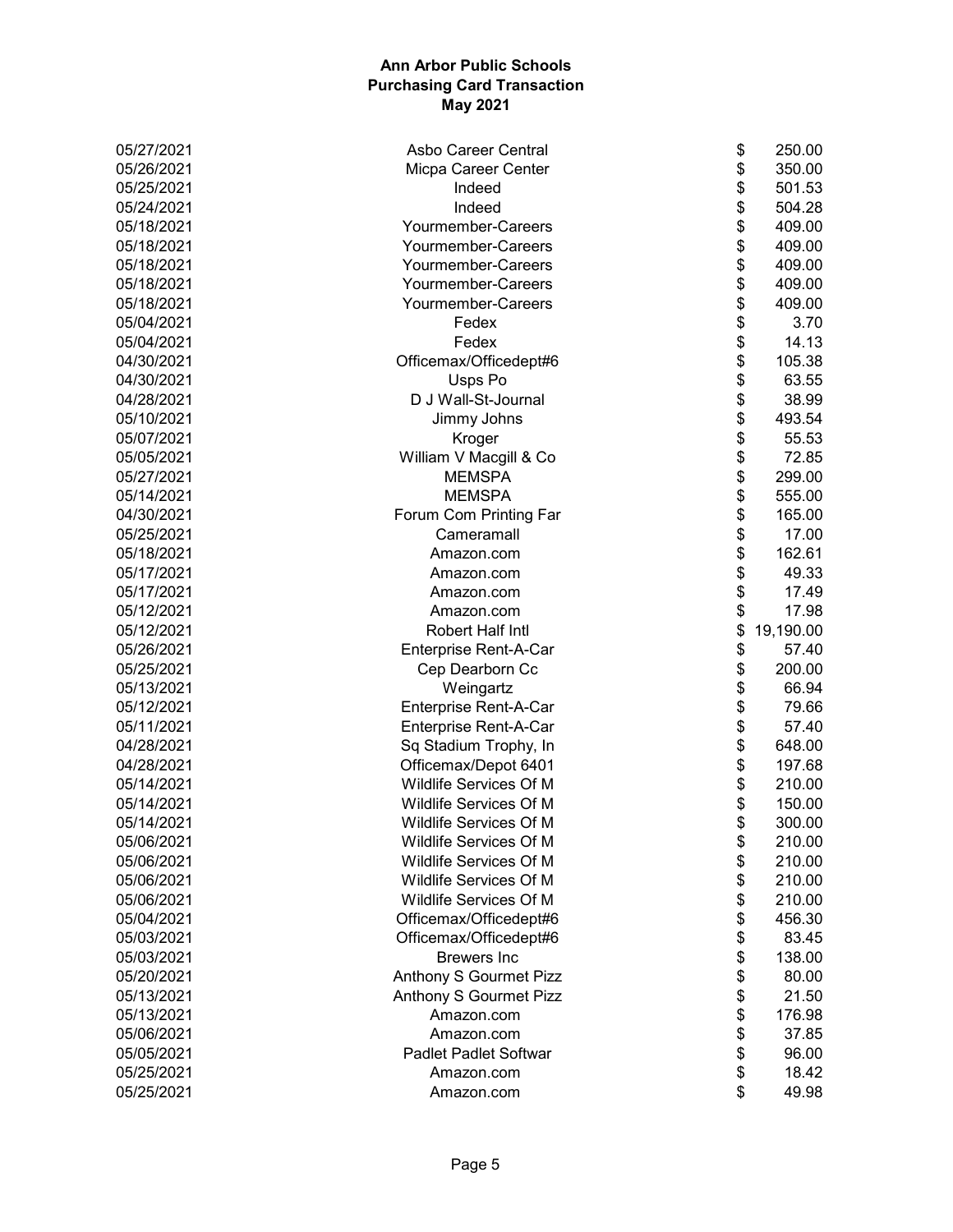| 05/24/2021 | Amazon.com                      | \$<br>27.75    |
|------------|---------------------------------|----------------|
| 05/24/2021 | Amazon.com                      | \$<br>395.65   |
| 05/24/2021 | Zoom.Us                         | \$<br>14.99    |
| 05/18/2021 | Amazon.com                      | \$<br>179.87   |
| 05/12/2021 | Zoom.Us                         | \$<br>14.99    |
| 05/12/2021 | Zoom.Us                         | \$<br>0.90     |
| 05/12/2021 | Credit Voucher Zoom.Us          | \$<br>(0.90)   |
| 05/12/2021 | Zoom.Us                         | \$<br>14.99    |
| 05/12/2021 | Amazon.com                      | \$<br>237.83   |
| 05/12/2021 | Credit Voucher Zoom.Us          | \$<br>(0.90)   |
| 05/12/2021 | Zoom.Us                         | \$<br>14.99    |
| 05/11/2021 | Zoom.Us                         | \$<br>14.99    |
| 05/07/2021 | Zoom.Us                         | \$<br>14.99    |
| 05/25/2021 | Walmart.Com                     | \$<br>87.96    |
| 05/25/2021 | Amazon.com                      | \$<br>75.54    |
| 05/24/2021 | Amazon.com                      | \$<br>137.38   |
| 05/24/2021 | Amazon.com                      | \$<br>30.02    |
| 05/24/2021 | Amazon.com                      | \$<br>59.75    |
| 05/24/2021 | Amazon.com                      | 8.31           |
| 05/20/2021 | Walmart.Com                     | \$<br>37.98    |
| 05/19/2021 | Credit Voucher Target.Com       | \$<br>(6.34)   |
| 05/18/2021 | Target.Com                      | \$<br>17.99    |
| 05/17/2021 | Target.Com                      | \$<br>44.76    |
| 05/17/2021 | Target.Com                      | \$<br>42.97    |
| 05/17/2021 | Lego Shop@home                  | \$<br>983.80   |
| 05/13/2021 | Amazon.com                      | \$<br>266.26   |
| 05/11/2021 | Amazon.com                      | \$<br>47.49    |
| 05/06/2021 | Inter State Studio Yearbooks    | \$<br>1,900.00 |
| 05/27/2021 | Amazon.com                      | \$<br>156.99   |
| 05/27/2021 | Credit Voucher Discountmugs.Com | \$<br>(21.80)  |
| 05/18/2021 | Graduationsource                | \$<br>364.68   |
| 05/17/2021 | Discountmugs.Com                | \$<br>218.09   |
| 05/14/2021 | Discountmugs.Com                | \$<br>36.00    |
| 05/14/2021 | Discountmugs.Com                | \$<br>955.00   |
| 05/10/2021 | Credit Voucher Jimmy Johns      | \$<br>(12.36)  |
| 05/06/2021 | Jimmy Johns                     | \$<br>218.36   |
| 05/06/2021 | <b>Gfs Store</b>                | \$<br>52.54    |
| 05/26/2021 | Officemax/Officedept#6          | \$<br>319.90   |
| 05/17/2021 | <b>Underground Printing</b>     | \$<br>1,368.36 |
| 05/04/2021 | <b>Underground Printing</b>     | \$<br>111.25   |
| 05/18/2021 | <b>Dollarbill Copying</b>       | \$<br>24.99    |
| 05/14/2021 | Amazon.com                      | \$<br>204.73   |
| 05/04/2021 | Amazon.com                      | \$<br>5.99     |
| 05/03/2021 | Panera Bread                    | \$<br>34.92    |
| 05/27/2021 | <b>Stadium Hardware</b>         | \$<br>13.28    |
| 05/21/2021 | <b>Stadium Hardware</b>         | \$<br>4.50     |
| 05/20/2021 | <b>Stadium Hardware</b>         | \$<br>65.97    |
| 05/13/2021 | Zippy Auto Wash                 | \$<br>9.99     |
| 05/13/2021 | <b>Stadium Hardware</b>         | \$<br>277.20   |
| 05/13/2021 | <b>Stadium Hardware</b>         | \$<br>260.96   |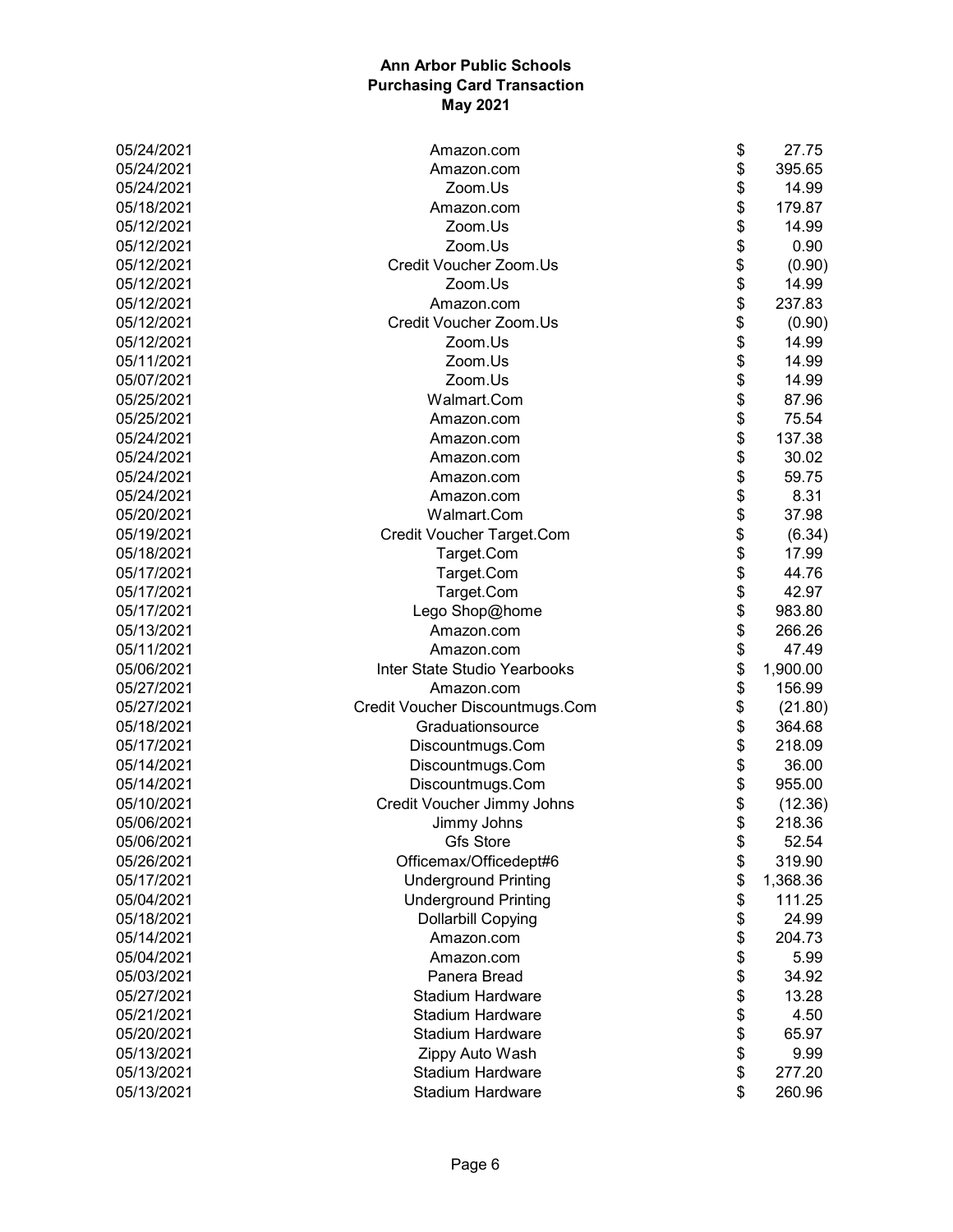| 05/03/2021 | \$<br>The Home Depot                | 348.00   |
|------------|-------------------------------------|----------|
| 05/24/2021 | \$<br><b>Sakstrups Towing</b>       | 220.00   |
| 05/19/2021 | \$<br>Msbo                          | 205.00   |
| 05/17/2021 | \$<br>Laz Parking 100               | 1,229.28 |
| 05/14/2021 | \$<br>Linkedin                      | 29.99    |
| 05/21/2021 | \$<br>Officemax/Officedept#6        | 21.98    |
| 05/21/2021 | \$<br>Officemax/Officedept#6        | 42.48    |
| 04/28/2021 | \$<br>Amazon.com                    | 16.99    |
| 05/24/2021 | \$<br>Amazon.com                    | 150.00   |
| 05/13/2021 | \$<br>Jimmy Johns                   | 112.30   |
| 05/10/2021 | \$<br><b>Jersey Mikes</b>           | 659.55   |
| 04/28/2021 | \$<br>Panera Bread                  | 531.68   |
| 05/24/2021 | \$<br>Ssi School Specialty          | 114.34   |
| 05/21/2021 | \$<br>Arbor Springs Water Co        | 38.50    |
| 05/19/2021 | \$<br>Ikea Canton                   | 36.84    |
| 05/17/2021 | \$<br>Amazon.com                    | 13.59    |
| 05/13/2021 | \$<br><b>Quill Corporation</b>      | 53.88    |
| 05/25/2021 | \$<br><b>Maxwell Medals And Awa</b> | 144.00   |
| 05/17/2021 | \$<br>Cep Dearborn Cc               | 200.00   |
| 05/13/2021 | \$<br><b>Quill Corporation</b>      | 31.02    |
| 05/26/2021 | \$<br>Officemax/Officedept#6        | 463.23   |
| 05/26/2021 | \$<br>Officemax/Officedept#6        | 408.48   |
| 05/25/2021 | \$<br>Amazon.com                    | 637.99   |
| 05/25/2021 | \$<br>Rei Greenwoodheinemann        | 214.50   |
| 05/10/2021 | \$<br>Ascd                          | 89.00    |
| 05/26/2021 | \$<br><b>Ckb Products</b>           | 7,543.00 |
| 05/26/2021 | \$<br>Michiganass                   | 90.00    |
| 05/24/2021 | \$<br>Dreamstime.Com                | 25.00    |
| 05/14/2021 | \$<br>Michiganass                   | 360.00   |
| 05/14/2021 | \$<br>Fastsigns 380201              | 889.28   |
| 05/05/2021 | \$<br>In Video And Internet         | 3,947.48 |
| 05/25/2021 | \$<br>Tt&m Enterprise Llc_Signorama | 252.81   |
| 05/24/2021 | \$<br>Amazon.com                    | 435.00   |
| 05/24/2021 | \$<br>Amazon.com                    | 96.62    |
| 05/24/2021 | \$<br>Utc Continuing Educati        | 525.00   |
| 05/24/2021 | \$<br>Amazon.com                    | 119.99   |
| 05/20/2021 | Amazon.com<br>\$                    | 292.20   |
| 05/20/2021 | \$<br><b>TIf Nortons Flowers An</b> | 72.90    |
| 05/20/2021 | \$<br>Amazon.com                    | 94.00    |
| 05/12/2021 | Baudville Inc.<br>\$                | 15.94    |
| 05/10/2021 | \$<br>Amazon.com                    | 31.30    |
| 05/05/2021 | \$<br>Mi Assoc School Nurses        | 150.00   |
| 04/29/2021 | \$<br>Amazon.com                    | 213.84   |
| 04/28/2021 | \$<br>Amazon.com                    | 176.10   |
| 05/24/2021 | \$<br>Amazon.com                    | 387.99   |
| 05/24/2021 | \$<br>Amazon.com                    | 59.90    |
| 05/21/2021 | \$<br>Ann Arbor Auto Parts          | 5.49     |
| 05/21/2021 | \$<br>Ann Arbor Auto Parts          | 249.00   |
| 05/12/2021 | \$<br>Lowes                         | 51.96    |
| 05/04/2021 | Stadium Hardware<br>\$              | 10.07    |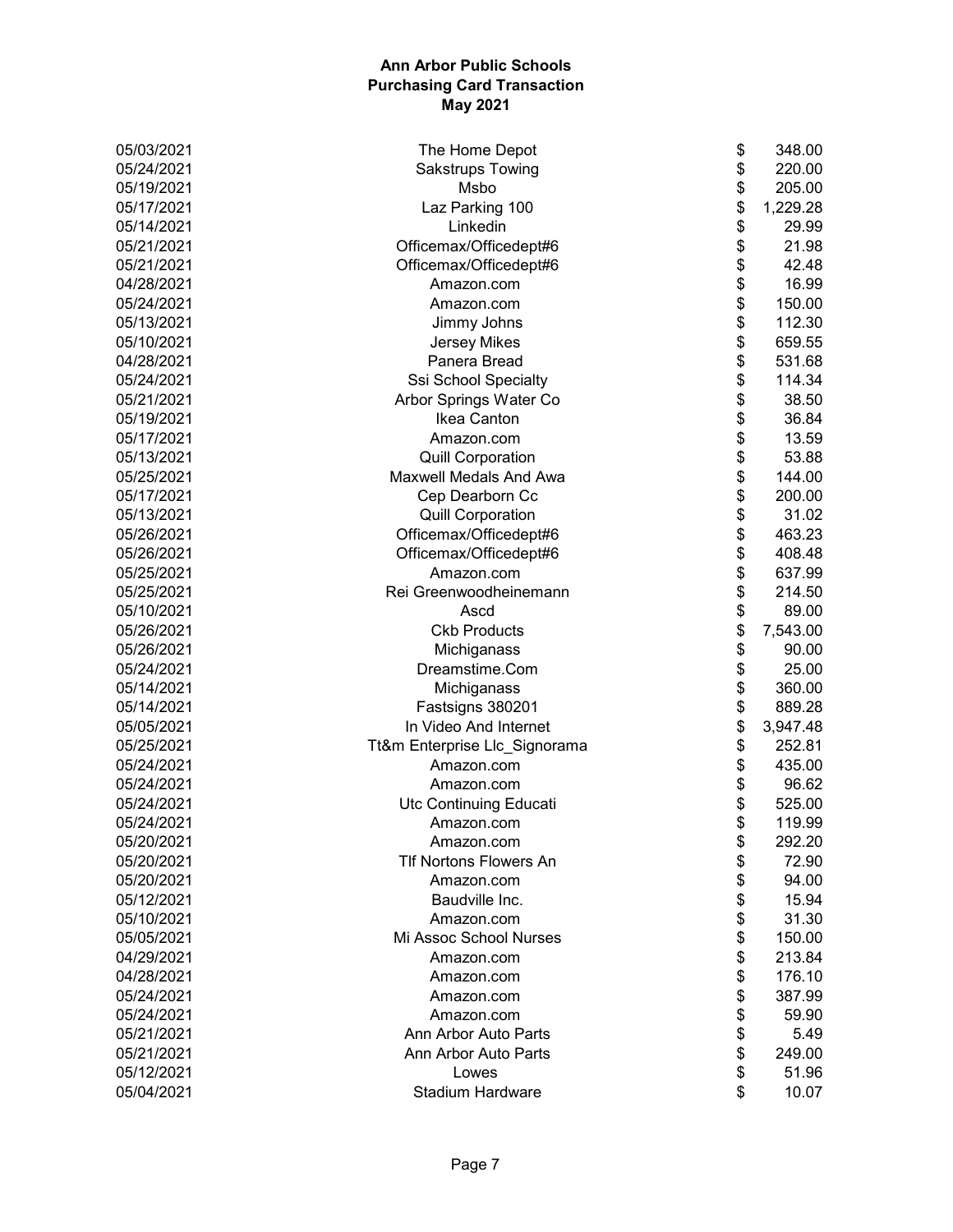| \$<br><b>Stadium Hardware</b><br>04/29/2021<br>59.99<br>\$<br>266.17<br>04/28/2021<br>Amazon.com<br>\$<br>05/19/2021<br>Sq National Forum/Sch<br>456.55<br>\$<br>05/17/2021<br>747.00<br>Calif League Of School<br>\$<br>17.30<br>05/25/2021<br>Meijer<br>\$<br>114.79<br>05/25/2021<br>Officemax/Officedept#6<br>\$<br>05/25/2021<br><b>Office Depot</b><br>2.99<br>\$<br>38.97<br>05/24/2021<br>Amazon.com<br>\$<br>05/24/2021<br>28.95<br>Amazon.com<br>\$<br>25.99<br>05/17/2021<br>Amazon.com<br>\$<br><b>Gfs Store</b><br>05/17/2021<br>59.97<br>\$<br>Officemax/Officedept#6<br>12.10<br>05/14/2021<br>\$<br>137.20<br>05/14/2021<br>Usps Po<br>\$<br>05/05/2021<br>Officemax/Officedept#6<br>20.52<br>\$<br>05/05/2021<br><b>Office Depot</b><br>49.89<br>\$<br>05/04/2021<br>12.99<br>Meijer<br>\$\$<br>04/28/2021<br>Officemax/Officedept#6<br>20.57<br>110.41<br>04/28/2021<br>Officemax/Officedept#6<br>04/28/2021<br>Officemax/Officedept#6<br>20.19<br>\$<br>05/27/2021<br>Credit Voucher Amazon.com<br>(62.32)<br>\$<br>05/27/2021<br>Credit Voucher Amazon.com<br>(31.16)<br>\$<br>05/21/2021<br>346.48<br>Grainger<br>\$<br>Rocket Enterprise Inc<br>05/13/2021<br>835.00<br>\$<br>05/13/2021<br>Credit Voucher Amazon.com<br>(31.16)<br>\$<br>05/12/2021<br>2,425.36<br>Grainger<br>\$<br>05/12/2021<br>692.96<br>Grainger<br>\$<br>05/27/2021<br><b>Bureaueduca</b><br>149.00<br>\$<br>05/27/2021<br>Michigan Virtual U<br>115.00<br>\$<br>05/27/2021<br>Delta<br>801.80<br>\$<br>05/27/2021<br><b>Credit Voucher The Webstaurant Store</b><br>(120.76)<br>\$<br>05/27/2021<br>Paypal Michaelinst<br>441.47<br>\$<br>05/27/2021<br>Paypal Michaelinst<br>441.47<br>\$<br>05/26/2021<br>The Webstaurant Store<br>2,133.47<br>\$<br>05/26/2021<br>844.40<br>Delta<br>\$<br>05/24/2021<br>587.10<br>Sunbridge Institute<br>05/21/2021<br>Us Math Recovery C<br>\$<br>895.00<br>\$<br>05/21/2021<br>Us Math Recovery C<br>895.00<br>\$<br>05/21/2021<br>Us Math Recovery C<br>895.00<br>\$<br>Credit Voucher Amazon.com<br>05/19/2021<br>(86.60)<br>\$<br>05/19/2021<br>Amazon.com<br>86.60<br>\$<br><b>Harvard Education Pres</b><br>5,418.90<br>05/17/2021<br>\$<br>05/14/2021<br>Credit Voucher Lakeshore Learning Mat<br>(30.50)<br>\$<br>05/14/2021<br>Really Good Stuff<br>88.93<br>\$<br>221.20<br>05/14/2021<br>Amazon.com<br>\$<br>05/13/2021<br>Speedway<br>1,980.00<br>\$<br><b>Center For Responsive</b><br>479.00<br>05/12/2021<br>\$<br>350.00<br>05/12/2021<br><b>Center For Responsive</b><br>\$<br>05/12/2021<br>Docusign<br>1,440.00 | 04/30/2021 | <b>Big Georges</b>    | \$<br>600.00 |
|-----------------------------------------------------------------------------------------------------------------------------------------------------------------------------------------------------------------------------------------------------------------------------------------------------------------------------------------------------------------------------------------------------------------------------------------------------------------------------------------------------------------------------------------------------------------------------------------------------------------------------------------------------------------------------------------------------------------------------------------------------------------------------------------------------------------------------------------------------------------------------------------------------------------------------------------------------------------------------------------------------------------------------------------------------------------------------------------------------------------------------------------------------------------------------------------------------------------------------------------------------------------------------------------------------------------------------------------------------------------------------------------------------------------------------------------------------------------------------------------------------------------------------------------------------------------------------------------------------------------------------------------------------------------------------------------------------------------------------------------------------------------------------------------------------------------------------------------------------------------------------------------------------------------------------------------------------------------------------------------------------------------------------------------------------------------------------------------------------------------------------------------------------------------------------------------------------------------------------------------------------------------------------------------------------------------------------------------------------------------------------------------------------------------------------------------------------------------------------------------------------------------------------------------------------------------------|------------|-----------------------|--------------|
|                                                                                                                                                                                                                                                                                                                                                                                                                                                                                                                                                                                                                                                                                                                                                                                                                                                                                                                                                                                                                                                                                                                                                                                                                                                                                                                                                                                                                                                                                                                                                                                                                                                                                                                                                                                                                                                                                                                                                                                                                                                                                                                                                                                                                                                                                                                                                                                                                                                                                                                                                                       |            |                       |              |
|                                                                                                                                                                                                                                                                                                                                                                                                                                                                                                                                                                                                                                                                                                                                                                                                                                                                                                                                                                                                                                                                                                                                                                                                                                                                                                                                                                                                                                                                                                                                                                                                                                                                                                                                                                                                                                                                                                                                                                                                                                                                                                                                                                                                                                                                                                                                                                                                                                                                                                                                                                       |            |                       |              |
|                                                                                                                                                                                                                                                                                                                                                                                                                                                                                                                                                                                                                                                                                                                                                                                                                                                                                                                                                                                                                                                                                                                                                                                                                                                                                                                                                                                                                                                                                                                                                                                                                                                                                                                                                                                                                                                                                                                                                                                                                                                                                                                                                                                                                                                                                                                                                                                                                                                                                                                                                                       |            |                       |              |
|                                                                                                                                                                                                                                                                                                                                                                                                                                                                                                                                                                                                                                                                                                                                                                                                                                                                                                                                                                                                                                                                                                                                                                                                                                                                                                                                                                                                                                                                                                                                                                                                                                                                                                                                                                                                                                                                                                                                                                                                                                                                                                                                                                                                                                                                                                                                                                                                                                                                                                                                                                       |            |                       |              |
|                                                                                                                                                                                                                                                                                                                                                                                                                                                                                                                                                                                                                                                                                                                                                                                                                                                                                                                                                                                                                                                                                                                                                                                                                                                                                                                                                                                                                                                                                                                                                                                                                                                                                                                                                                                                                                                                                                                                                                                                                                                                                                                                                                                                                                                                                                                                                                                                                                                                                                                                                                       |            |                       |              |
|                                                                                                                                                                                                                                                                                                                                                                                                                                                                                                                                                                                                                                                                                                                                                                                                                                                                                                                                                                                                                                                                                                                                                                                                                                                                                                                                                                                                                                                                                                                                                                                                                                                                                                                                                                                                                                                                                                                                                                                                                                                                                                                                                                                                                                                                                                                                                                                                                                                                                                                                                                       |            |                       |              |
|                                                                                                                                                                                                                                                                                                                                                                                                                                                                                                                                                                                                                                                                                                                                                                                                                                                                                                                                                                                                                                                                                                                                                                                                                                                                                                                                                                                                                                                                                                                                                                                                                                                                                                                                                                                                                                                                                                                                                                                                                                                                                                                                                                                                                                                                                                                                                                                                                                                                                                                                                                       |            |                       |              |
|                                                                                                                                                                                                                                                                                                                                                                                                                                                                                                                                                                                                                                                                                                                                                                                                                                                                                                                                                                                                                                                                                                                                                                                                                                                                                                                                                                                                                                                                                                                                                                                                                                                                                                                                                                                                                                                                                                                                                                                                                                                                                                                                                                                                                                                                                                                                                                                                                                                                                                                                                                       |            |                       |              |
|                                                                                                                                                                                                                                                                                                                                                                                                                                                                                                                                                                                                                                                                                                                                                                                                                                                                                                                                                                                                                                                                                                                                                                                                                                                                                                                                                                                                                                                                                                                                                                                                                                                                                                                                                                                                                                                                                                                                                                                                                                                                                                                                                                                                                                                                                                                                                                                                                                                                                                                                                                       |            |                       |              |
|                                                                                                                                                                                                                                                                                                                                                                                                                                                                                                                                                                                                                                                                                                                                                                                                                                                                                                                                                                                                                                                                                                                                                                                                                                                                                                                                                                                                                                                                                                                                                                                                                                                                                                                                                                                                                                                                                                                                                                                                                                                                                                                                                                                                                                                                                                                                                                                                                                                                                                                                                                       |            |                       |              |
|                                                                                                                                                                                                                                                                                                                                                                                                                                                                                                                                                                                                                                                                                                                                                                                                                                                                                                                                                                                                                                                                                                                                                                                                                                                                                                                                                                                                                                                                                                                                                                                                                                                                                                                                                                                                                                                                                                                                                                                                                                                                                                                                                                                                                                                                                                                                                                                                                                                                                                                                                                       |            |                       |              |
|                                                                                                                                                                                                                                                                                                                                                                                                                                                                                                                                                                                                                                                                                                                                                                                                                                                                                                                                                                                                                                                                                                                                                                                                                                                                                                                                                                                                                                                                                                                                                                                                                                                                                                                                                                                                                                                                                                                                                                                                                                                                                                                                                                                                                                                                                                                                                                                                                                                                                                                                                                       |            |                       |              |
|                                                                                                                                                                                                                                                                                                                                                                                                                                                                                                                                                                                                                                                                                                                                                                                                                                                                                                                                                                                                                                                                                                                                                                                                                                                                                                                                                                                                                                                                                                                                                                                                                                                                                                                                                                                                                                                                                                                                                                                                                                                                                                                                                                                                                                                                                                                                                                                                                                                                                                                                                                       |            |                       |              |
|                                                                                                                                                                                                                                                                                                                                                                                                                                                                                                                                                                                                                                                                                                                                                                                                                                                                                                                                                                                                                                                                                                                                                                                                                                                                                                                                                                                                                                                                                                                                                                                                                                                                                                                                                                                                                                                                                                                                                                                                                                                                                                                                                                                                                                                                                                                                                                                                                                                                                                                                                                       |            |                       |              |
|                                                                                                                                                                                                                                                                                                                                                                                                                                                                                                                                                                                                                                                                                                                                                                                                                                                                                                                                                                                                                                                                                                                                                                                                                                                                                                                                                                                                                                                                                                                                                                                                                                                                                                                                                                                                                                                                                                                                                                                                                                                                                                                                                                                                                                                                                                                                                                                                                                                                                                                                                                       |            |                       |              |
|                                                                                                                                                                                                                                                                                                                                                                                                                                                                                                                                                                                                                                                                                                                                                                                                                                                                                                                                                                                                                                                                                                                                                                                                                                                                                                                                                                                                                                                                                                                                                                                                                                                                                                                                                                                                                                                                                                                                                                                                                                                                                                                                                                                                                                                                                                                                                                                                                                                                                                                                                                       |            |                       |              |
|                                                                                                                                                                                                                                                                                                                                                                                                                                                                                                                                                                                                                                                                                                                                                                                                                                                                                                                                                                                                                                                                                                                                                                                                                                                                                                                                                                                                                                                                                                                                                                                                                                                                                                                                                                                                                                                                                                                                                                                                                                                                                                                                                                                                                                                                                                                                                                                                                                                                                                                                                                       |            |                       |              |
|                                                                                                                                                                                                                                                                                                                                                                                                                                                                                                                                                                                                                                                                                                                                                                                                                                                                                                                                                                                                                                                                                                                                                                                                                                                                                                                                                                                                                                                                                                                                                                                                                                                                                                                                                                                                                                                                                                                                                                                                                                                                                                                                                                                                                                                                                                                                                                                                                                                                                                                                                                       |            |                       |              |
|                                                                                                                                                                                                                                                                                                                                                                                                                                                                                                                                                                                                                                                                                                                                                                                                                                                                                                                                                                                                                                                                                                                                                                                                                                                                                                                                                                                                                                                                                                                                                                                                                                                                                                                                                                                                                                                                                                                                                                                                                                                                                                                                                                                                                                                                                                                                                                                                                                                                                                                                                                       |            |                       |              |
|                                                                                                                                                                                                                                                                                                                                                                                                                                                                                                                                                                                                                                                                                                                                                                                                                                                                                                                                                                                                                                                                                                                                                                                                                                                                                                                                                                                                                                                                                                                                                                                                                                                                                                                                                                                                                                                                                                                                                                                                                                                                                                                                                                                                                                                                                                                                                                                                                                                                                                                                                                       |            |                       |              |
|                                                                                                                                                                                                                                                                                                                                                                                                                                                                                                                                                                                                                                                                                                                                                                                                                                                                                                                                                                                                                                                                                                                                                                                                                                                                                                                                                                                                                                                                                                                                                                                                                                                                                                                                                                                                                                                                                                                                                                                                                                                                                                                                                                                                                                                                                                                                                                                                                                                                                                                                                                       |            |                       |              |
|                                                                                                                                                                                                                                                                                                                                                                                                                                                                                                                                                                                                                                                                                                                                                                                                                                                                                                                                                                                                                                                                                                                                                                                                                                                                                                                                                                                                                                                                                                                                                                                                                                                                                                                                                                                                                                                                                                                                                                                                                                                                                                                                                                                                                                                                                                                                                                                                                                                                                                                                                                       |            |                       |              |
|                                                                                                                                                                                                                                                                                                                                                                                                                                                                                                                                                                                                                                                                                                                                                                                                                                                                                                                                                                                                                                                                                                                                                                                                                                                                                                                                                                                                                                                                                                                                                                                                                                                                                                                                                                                                                                                                                                                                                                                                                                                                                                                                                                                                                                                                                                                                                                                                                                                                                                                                                                       |            |                       |              |
|                                                                                                                                                                                                                                                                                                                                                                                                                                                                                                                                                                                                                                                                                                                                                                                                                                                                                                                                                                                                                                                                                                                                                                                                                                                                                                                                                                                                                                                                                                                                                                                                                                                                                                                                                                                                                                                                                                                                                                                                                                                                                                                                                                                                                                                                                                                                                                                                                                                                                                                                                                       |            |                       |              |
|                                                                                                                                                                                                                                                                                                                                                                                                                                                                                                                                                                                                                                                                                                                                                                                                                                                                                                                                                                                                                                                                                                                                                                                                                                                                                                                                                                                                                                                                                                                                                                                                                                                                                                                                                                                                                                                                                                                                                                                                                                                                                                                                                                                                                                                                                                                                                                                                                                                                                                                                                                       |            |                       |              |
|                                                                                                                                                                                                                                                                                                                                                                                                                                                                                                                                                                                                                                                                                                                                                                                                                                                                                                                                                                                                                                                                                                                                                                                                                                                                                                                                                                                                                                                                                                                                                                                                                                                                                                                                                                                                                                                                                                                                                                                                                                                                                                                                                                                                                                                                                                                                                                                                                                                                                                                                                                       |            |                       |              |
|                                                                                                                                                                                                                                                                                                                                                                                                                                                                                                                                                                                                                                                                                                                                                                                                                                                                                                                                                                                                                                                                                                                                                                                                                                                                                                                                                                                                                                                                                                                                                                                                                                                                                                                                                                                                                                                                                                                                                                                                                                                                                                                                                                                                                                                                                                                                                                                                                                                                                                                                                                       |            |                       |              |
|                                                                                                                                                                                                                                                                                                                                                                                                                                                                                                                                                                                                                                                                                                                                                                                                                                                                                                                                                                                                                                                                                                                                                                                                                                                                                                                                                                                                                                                                                                                                                                                                                                                                                                                                                                                                                                                                                                                                                                                                                                                                                                                                                                                                                                                                                                                                                                                                                                                                                                                                                                       |            |                       |              |
|                                                                                                                                                                                                                                                                                                                                                                                                                                                                                                                                                                                                                                                                                                                                                                                                                                                                                                                                                                                                                                                                                                                                                                                                                                                                                                                                                                                                                                                                                                                                                                                                                                                                                                                                                                                                                                                                                                                                                                                                                                                                                                                                                                                                                                                                                                                                                                                                                                                                                                                                                                       |            |                       |              |
|                                                                                                                                                                                                                                                                                                                                                                                                                                                                                                                                                                                                                                                                                                                                                                                                                                                                                                                                                                                                                                                                                                                                                                                                                                                                                                                                                                                                                                                                                                                                                                                                                                                                                                                                                                                                                                                                                                                                                                                                                                                                                                                                                                                                                                                                                                                                                                                                                                                                                                                                                                       |            |                       |              |
|                                                                                                                                                                                                                                                                                                                                                                                                                                                                                                                                                                                                                                                                                                                                                                                                                                                                                                                                                                                                                                                                                                                                                                                                                                                                                                                                                                                                                                                                                                                                                                                                                                                                                                                                                                                                                                                                                                                                                                                                                                                                                                                                                                                                                                                                                                                                                                                                                                                                                                                                                                       |            |                       |              |
|                                                                                                                                                                                                                                                                                                                                                                                                                                                                                                                                                                                                                                                                                                                                                                                                                                                                                                                                                                                                                                                                                                                                                                                                                                                                                                                                                                                                                                                                                                                                                                                                                                                                                                                                                                                                                                                                                                                                                                                                                                                                                                                                                                                                                                                                                                                                                                                                                                                                                                                                                                       |            |                       |              |
|                                                                                                                                                                                                                                                                                                                                                                                                                                                                                                                                                                                                                                                                                                                                                                                                                                                                                                                                                                                                                                                                                                                                                                                                                                                                                                                                                                                                                                                                                                                                                                                                                                                                                                                                                                                                                                                                                                                                                                                                                                                                                                                                                                                                                                                                                                                                                                                                                                                                                                                                                                       |            |                       |              |
|                                                                                                                                                                                                                                                                                                                                                                                                                                                                                                                                                                                                                                                                                                                                                                                                                                                                                                                                                                                                                                                                                                                                                                                                                                                                                                                                                                                                                                                                                                                                                                                                                                                                                                                                                                                                                                                                                                                                                                                                                                                                                                                                                                                                                                                                                                                                                                                                                                                                                                                                                                       |            |                       |              |
|                                                                                                                                                                                                                                                                                                                                                                                                                                                                                                                                                                                                                                                                                                                                                                                                                                                                                                                                                                                                                                                                                                                                                                                                                                                                                                                                                                                                                                                                                                                                                                                                                                                                                                                                                                                                                                                                                                                                                                                                                                                                                                                                                                                                                                                                                                                                                                                                                                                                                                                                                                       |            |                       |              |
|                                                                                                                                                                                                                                                                                                                                                                                                                                                                                                                                                                                                                                                                                                                                                                                                                                                                                                                                                                                                                                                                                                                                                                                                                                                                                                                                                                                                                                                                                                                                                                                                                                                                                                                                                                                                                                                                                                                                                                                                                                                                                                                                                                                                                                                                                                                                                                                                                                                                                                                                                                       |            |                       |              |
|                                                                                                                                                                                                                                                                                                                                                                                                                                                                                                                                                                                                                                                                                                                                                                                                                                                                                                                                                                                                                                                                                                                                                                                                                                                                                                                                                                                                                                                                                                                                                                                                                                                                                                                                                                                                                                                                                                                                                                                                                                                                                                                                                                                                                                                                                                                                                                                                                                                                                                                                                                       |            |                       |              |
|                                                                                                                                                                                                                                                                                                                                                                                                                                                                                                                                                                                                                                                                                                                                                                                                                                                                                                                                                                                                                                                                                                                                                                                                                                                                                                                                                                                                                                                                                                                                                                                                                                                                                                                                                                                                                                                                                                                                                                                                                                                                                                                                                                                                                                                                                                                                                                                                                                                                                                                                                                       |            |                       |              |
|                                                                                                                                                                                                                                                                                                                                                                                                                                                                                                                                                                                                                                                                                                                                                                                                                                                                                                                                                                                                                                                                                                                                                                                                                                                                                                                                                                                                                                                                                                                                                                                                                                                                                                                                                                                                                                                                                                                                                                                                                                                                                                                                                                                                                                                                                                                                                                                                                                                                                                                                                                       |            |                       |              |
|                                                                                                                                                                                                                                                                                                                                                                                                                                                                                                                                                                                                                                                                                                                                                                                                                                                                                                                                                                                                                                                                                                                                                                                                                                                                                                                                                                                                                                                                                                                                                                                                                                                                                                                                                                                                                                                                                                                                                                                                                                                                                                                                                                                                                                                                                                                                                                                                                                                                                                                                                                       |            |                       |              |
|                                                                                                                                                                                                                                                                                                                                                                                                                                                                                                                                                                                                                                                                                                                                                                                                                                                                                                                                                                                                                                                                                                                                                                                                                                                                                                                                                                                                                                                                                                                                                                                                                                                                                                                                                                                                                                                                                                                                                                                                                                                                                                                                                                                                                                                                                                                                                                                                                                                                                                                                                                       |            |                       |              |
|                                                                                                                                                                                                                                                                                                                                                                                                                                                                                                                                                                                                                                                                                                                                                                                                                                                                                                                                                                                                                                                                                                                                                                                                                                                                                                                                                                                                                                                                                                                                                                                                                                                                                                                                                                                                                                                                                                                                                                                                                                                                                                                                                                                                                                                                                                                                                                                                                                                                                                                                                                       |            |                       |              |
|                                                                                                                                                                                                                                                                                                                                                                                                                                                                                                                                                                                                                                                                                                                                                                                                                                                                                                                                                                                                                                                                                                                                                                                                                                                                                                                                                                                                                                                                                                                                                                                                                                                                                                                                                                                                                                                                                                                                                                                                                                                                                                                                                                                                                                                                                                                                                                                                                                                                                                                                                                       |            |                       |              |
|                                                                                                                                                                                                                                                                                                                                                                                                                                                                                                                                                                                                                                                                                                                                                                                                                                                                                                                                                                                                                                                                                                                                                                                                                                                                                                                                                                                                                                                                                                                                                                                                                                                                                                                                                                                                                                                                                                                                                                                                                                                                                                                                                                                                                                                                                                                                                                                                                                                                                                                                                                       |            |                       |              |
|                                                                                                                                                                                                                                                                                                                                                                                                                                                                                                                                                                                                                                                                                                                                                                                                                                                                                                                                                                                                                                                                                                                                                                                                                                                                                                                                                                                                                                                                                                                                                                                                                                                                                                                                                                                                                                                                                                                                                                                                                                                                                                                                                                                                                                                                                                                                                                                                                                                                                                                                                                       |            |                       |              |
|                                                                                                                                                                                                                                                                                                                                                                                                                                                                                                                                                                                                                                                                                                                                                                                                                                                                                                                                                                                                                                                                                                                                                                                                                                                                                                                                                                                                                                                                                                                                                                                                                                                                                                                                                                                                                                                                                                                                                                                                                                                                                                                                                                                                                                                                                                                                                                                                                                                                                                                                                                       |            |                       |              |
|                                                                                                                                                                                                                                                                                                                                                                                                                                                                                                                                                                                                                                                                                                                                                                                                                                                                                                                                                                                                                                                                                                                                                                                                                                                                                                                                                                                                                                                                                                                                                                                                                                                                                                                                                                                                                                                                                                                                                                                                                                                                                                                                                                                                                                                                                                                                                                                                                                                                                                                                                                       |            |                       |              |
|                                                                                                                                                                                                                                                                                                                                                                                                                                                                                                                                                                                                                                                                                                                                                                                                                                                                                                                                                                                                                                                                                                                                                                                                                                                                                                                                                                                                                                                                                                                                                                                                                                                                                                                                                                                                                                                                                                                                                                                                                                                                                                                                                                                                                                                                                                                                                                                                                                                                                                                                                                       |            |                       |              |
|                                                                                                                                                                                                                                                                                                                                                                                                                                                                                                                                                                                                                                                                                                                                                                                                                                                                                                                                                                                                                                                                                                                                                                                                                                                                                                                                                                                                                                                                                                                                                                                                                                                                                                                                                                                                                                                                                                                                                                                                                                                                                                                                                                                                                                                                                                                                                                                                                                                                                                                                                                       | 05/11/2021 | Eb Mmsln Membership 2 | \$<br>750.00 |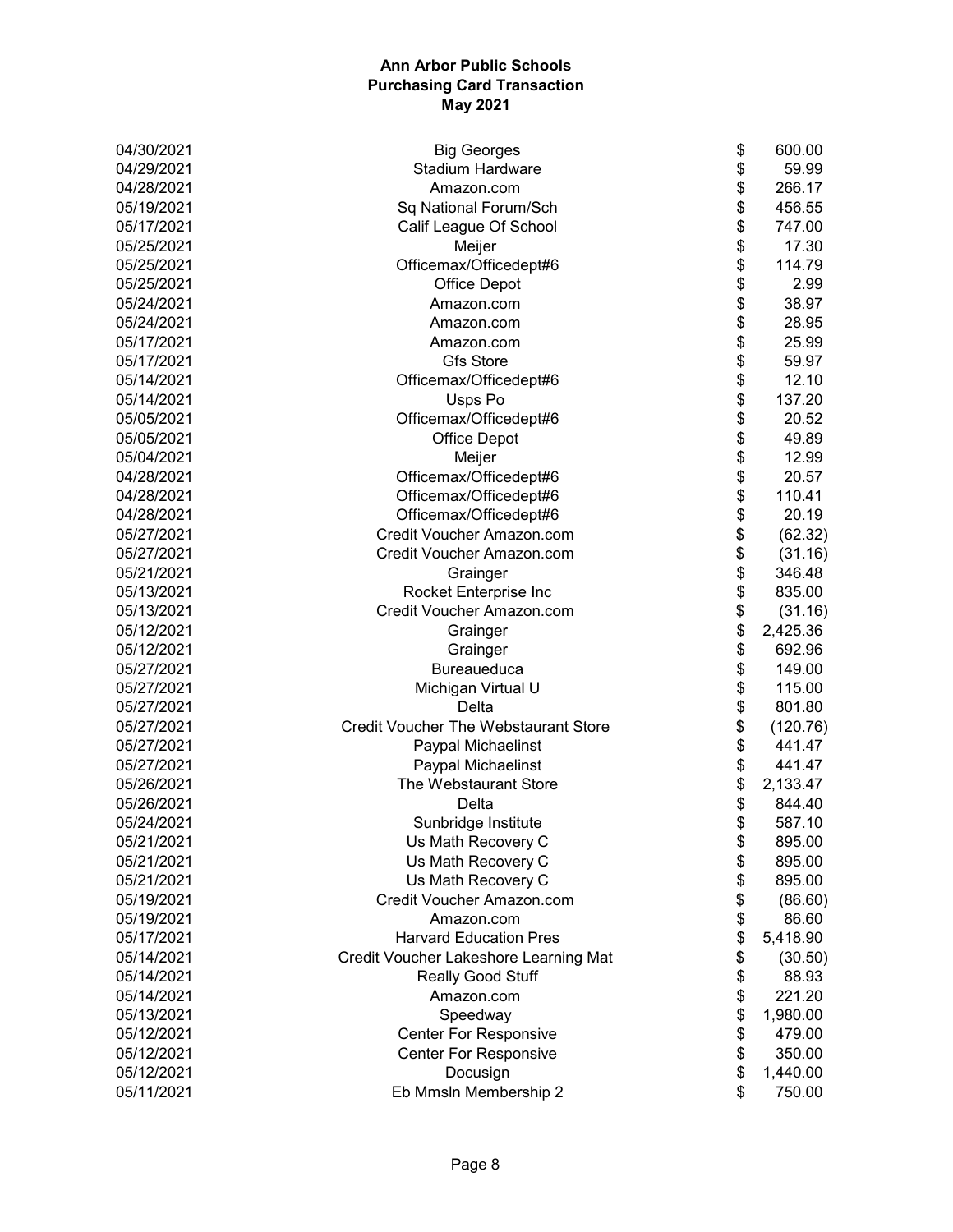| 05/10/2021 | Credit Voucher Lakeshore Learning Mat       | \$<br>(287.44) |
|------------|---------------------------------------------|----------------|
| 05/10/2021 | Graduationsource                            | \$<br>120.70   |
| 05/07/2021 | Lakeshore Learning Mat                      | \$<br>287.44   |
| 05/07/2021 | Py Center For Anthrop                       | \$<br>437.75   |
| 05/07/2021 | Lakeshore Learning Mat                      | \$<br>287.44   |
| 05/05/2021 | Ultimateglobes.Com                          | \$<br>49.06    |
| 04/30/2021 | Amazon.com                                  | \$<br>634.50   |
| 05/27/2021 | <b>Credit Voucher The Webstaurant Store</b> | \$<br>(232.90) |
| 05/21/2021 | Amazon.com                                  | \$<br>537.67   |
| 05/21/2021 | Ase Entry-Level Cert                        | \$<br>800.00   |
| 05/20/2021 | The Webstaurant Store                       | \$<br>4,114.60 |
| 05/20/2021 | Ase Entry-Level Cert                        | \$<br>800.00   |
| 05/20/2021 | Amazon.com                                  | \$<br>85.54    |
| 05/20/2021 | Amazon.com                                  | \$<br>80.01    |
| 05/11/2021 | Att Bill Payment                            | \$<br>224.30   |
| 05/06/2021 | Amazon.com                                  | \$<br>65.92    |
| 05/03/2021 | <b>Dollarbill Copying</b>                   | \$<br>72.00    |
| 05/03/2021 | <b>Stevens Disposal</b>                     | \$<br>415.00   |
| 05/03/2021 | <b>Credit Voucher The Webstaurant Store</b> | \$<br>(98.47)  |
| 05/03/2021 | Mfasco Health & Safety                      | \$<br>516.18   |
| 05/03/2021 | <b>Sakstrups Towing</b>                     | \$<br>113.00   |
| 04/29/2021 | The Webstaurant Store t                     | \$<br>1,739.69 |
| 05/27/2021 |                                             | \$<br>45.28    |
| 05/27/2021 | Target.Com                                  | \$<br>2.71     |
|            | Target.Com                                  |                |
| 05/27/2021 | Target.Com                                  | \$<br>31.87    |
| 05/27/2021 | Target.Com                                  | \$<br>1.91     |
| 05/27/2021 | Target.Com                                  | \$<br>54.34    |
| 05/27/2021 | Target.Com                                  | \$<br>3.24     |
| 05/27/2021 | Target.Com                                  | \$<br>20.70    |
| 05/27/2021 | Target.Com                                  | \$<br>1.24     |
| 05/26/2021 | Camptimb                                    | \$<br>400.00   |
| 05/24/2021 | Credit Voucher Target.Com                   | \$<br>(9.72)   |
| 05/24/2021 | Credit Voucher Target.Com                   | \$<br>(14.39)  |
| 05/24/2021 | Credit Voucher Target.Com                   | \$<br>(8.04)   |
| 05/24/2021 | Credit Voucher Target.Com                   | \$<br>(11.70)  |
| 05/24/2021 | Credit Voucher Target.Com                   | \$<br>(7.14)   |
| 05/20/2021 | Target.Com                                  | \$<br>146.00   |
| 05/20/2021 | Target.Com                                  | \$<br>8.76     |
| 05/18/2021 | Target.Com                                  | 16.00          |
| 05/18/2021 | Target.Com                                  | \$<br>0.96     |
| 05/18/2021 | Target.Com                                  | \$<br>47.63    |
| 05/18/2021 | Target.Com                                  | \$<br>2.86     |
| 05/18/2021 | Target.Com                                  | \$<br>71.49    |
| 05/18/2021 | Target.Com                                  | \$<br>4.28     |
| 05/18/2021 | Target.Com                                  | \$<br>90.98    |
| 05/18/2021 | Target.Com                                  | \$<br>5.46     |
| 05/18/2021 | Target.Com                                  | \$<br>103.98   |
| 05/18/2021 | Target.Com                                  | \$<br>6.24     |
| 05/12/2021 | Paypal Gsuiteaddon                          | \$<br>39.00    |
| 05/06/2021 | Target.Com                                  | \$<br>21.25    |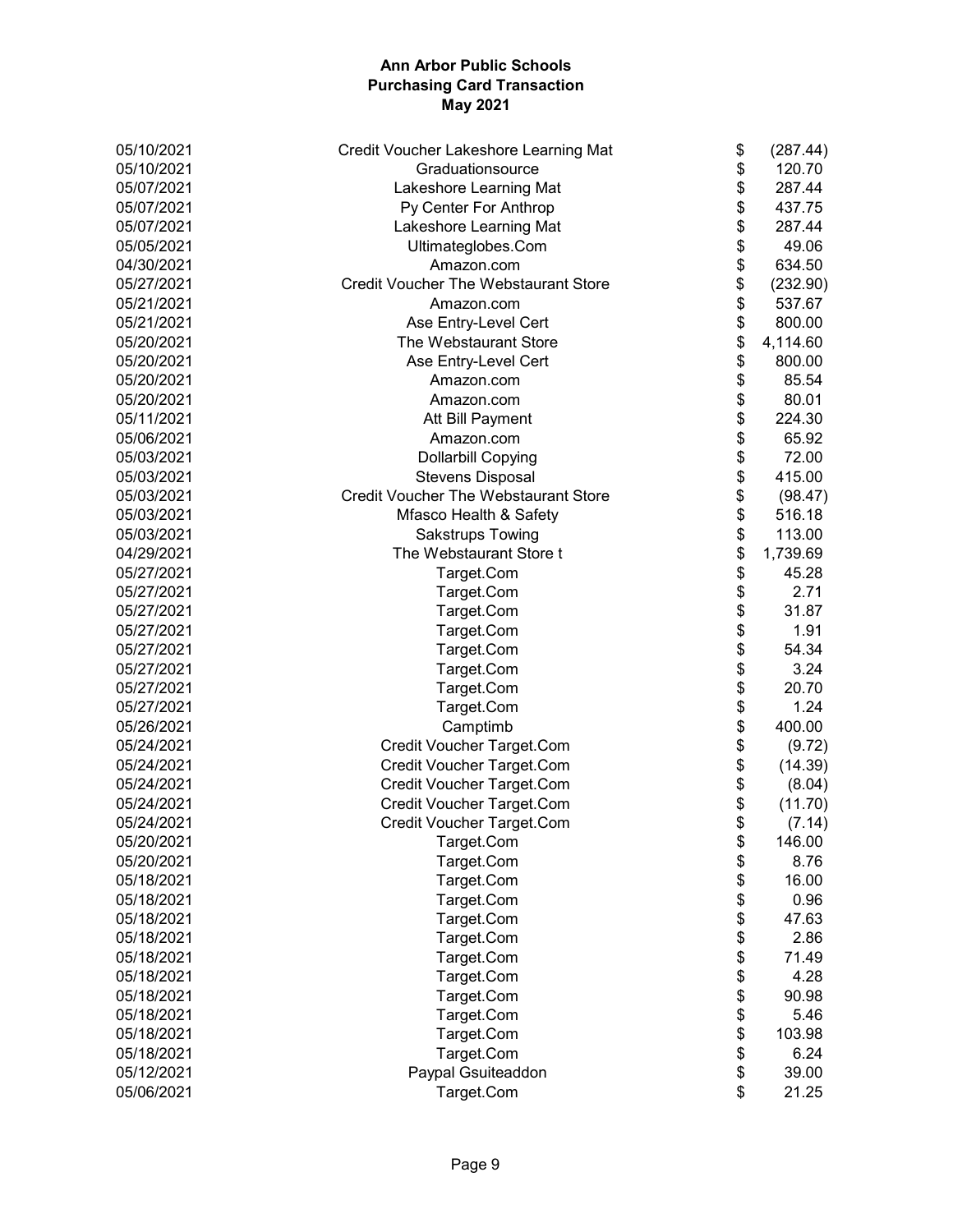| 05/06/2021 | Target.Com                    | \$<br>1.28     |
|------------|-------------------------------|----------------|
| 05/06/2021 | Target.Com                    | \$<br>63.81    |
| 05/06/2021 | Target.Com                    | \$<br>3.83     |
| 05/06/2021 | Target.Com                    | \$<br>0.01     |
| 05/04/2021 | Amazon.com                    | \$<br>419.65   |
| 05/03/2021 | <b>Mailchimp Misc</b>         | \$<br>9.99     |
| 05/03/2021 | Amazon.com                    | \$<br>205.70   |
| 05/26/2021 | <b>Lightfoot Web Tools</b>    | \$<br>39.00    |
| 05/25/2021 | Vidhug                        | \$<br>19.99    |
| 05/20/2021 | Amazon.com                    | \$<br>79.14    |
| 05/07/2021 | <b>Tct Andersons</b>          | \$<br>559.07   |
| 05/04/2021 | <b>Ascott Corp</b>            | \$<br>540.00   |
| 05/26/2021 | Ssi School Specialty          | \$<br>1,618.44 |
| 05/26/2021 | Fastsigns                     | \$<br>619.49   |
| 05/14/2021 | <b>Starbucks Corp Sales</b>   | \$<br>161.50   |
| 05/05/2021 | Crumbl                        | \$<br>210.90   |
| 05/03/2021 | Amazon.com                    | \$<br>20.87    |
| 05/03/2021 | Amazon.com                    | \$<br>20.87    |
| 05/03/2021 | Amazon.com                    | \$<br>20.87    |
| 05/03/2021 | Amazon.com                    | \$<br>20.87    |
| 05/03/2021 | Amazon.com                    | \$<br>20.87    |
| 05/03/2021 | Amazon.com                    | \$<br>20.87    |
| 05/03/2021 | <b>Student Advocacy Cente</b> | \$<br>120.00   |
| 05/03/2021 | Amazon.com                    | \$<br>20.87    |
| 05/03/2021 | Amazon.com                    | \$<br>20.87    |
| 05/03/2021 | Amazon.com                    | \$<br>20.87    |
| 05/03/2021 | Amazon.com                    | \$<br>20.87    |
| 05/03/2021 | Amazon.com                    | \$<br>20.87    |
| 05/03/2021 | Amazon.com                    | \$<br>20.87    |
| 05/03/2021 | Amazon.com                    | \$<br>20.87    |
| 05/03/2021 | Amazon.com                    | \$<br>20.87    |
| 04/30/2021 | Amazon.com                    | \$<br>22.54    |
| 05/24/2021 | Mi State Police Ichat         | \$<br>160.00   |
| 05/24/2021 | Mi State Police Ichat         | \$<br>10.00    |
| 05/21/2021 | Redford Lock Company          | \$<br>773.30   |
| 05/17/2021 | Mi State Police Ichat         | \$<br>100.00   |
| 05/06/2021 | Mi State Police Ichat         | \$<br>10.00    |
| 05/05/2021 | Mi Permit Lic Plan Rev        | \$<br>620.00   |
| 05/04/2021 | Mi State Police Ichat         | \$<br>10.00    |
| 05/04/2021 | Mi State Police Ichat         | \$<br>20.00    |
| 05/03/2021 | Mi State Police Ichat         | \$<br>10.00    |
| 04/29/2021 | Mi State Police Ichat         | \$<br>140.00   |
| 04/29/2021 | Mi State Police Ichat         | \$<br>70.00    |
| 04/29/2021 | Mi State Police Ichat         | \$<br>70.00    |
| 05/27/2021 | Credit Voucher The Home Depot | \$<br>(10.90)  |
| 05/24/2021 | Homedepot.Com                 | \$<br>6.97     |
| 05/24/2021 | Credit Voucher The Home Depot | \$<br>(42.82)  |
| 05/24/2021 | Homedepot.Com                 | \$<br>22.29    |
| 05/24/2021 | The Home Depot                | \$<br>33.92    |
| 05/14/2021 | Homedepot.Com                 | \$<br>42.82    |
|            |                               |                |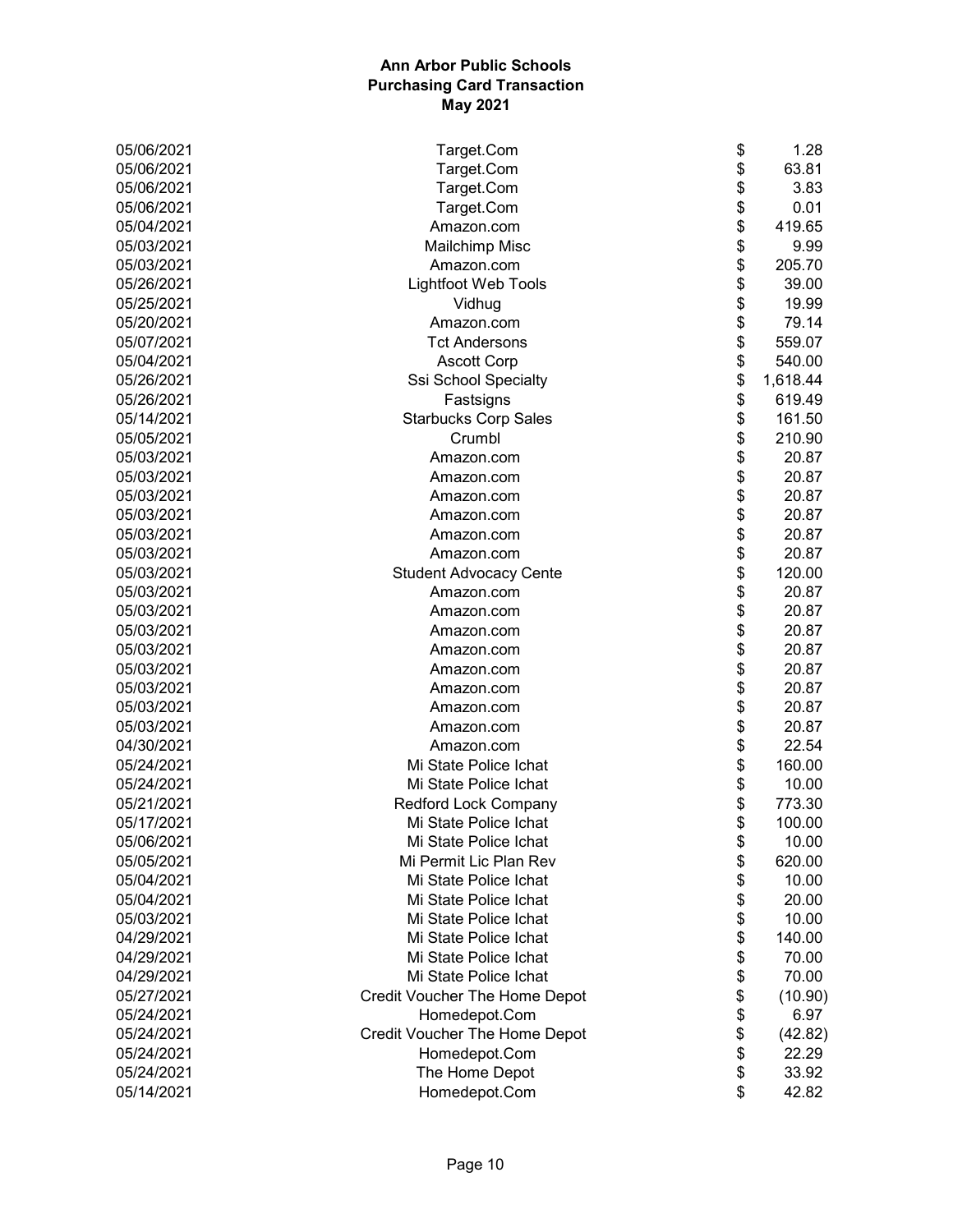| 05/13/2021 | \$<br>Amazon.com                        | 56.99     |
|------------|-----------------------------------------|-----------|
| 05/13/2021 | \$<br>The Home Depot                    | 318.94    |
| 05/10/2021 | \$<br>Amazon.com                        | 15.76     |
| 05/07/2021 | \$<br>The Home Depot                    | 82.92     |
| 05/03/2021 | \$<br>Homedepot.Com                     | 57.87     |
| 05/03/2021 | \$<br>Credit Voucher The Home Depot     | (5.08)    |
| 05/03/2021 | \$<br>Homedepot.Com                     | 68.70     |
| 05/03/2021 | \$<br>The Home Depot                    | 30.09     |
| 05/03/2021 | \$<br>Homedepot.Com                     | 10.90     |
| 04/29/2021 | \$<br>Amazon.com                        | 98.42     |
| 04/28/2021 | \$<br>Amazon.com                        | 6.98      |
| 04/28/2021 | \$<br>Amazon.com                        | 45.22     |
| 05/27/2021 | \$<br>Amazon.com                        | 10.99     |
| 05/27/2021 | \$<br>Amazon.com                        | 716.22    |
| 05/26/2021 | \$<br>Amazon.com                        | 24.99     |
| 05/25/2021 | \$<br>Carolina Biologic Supp            | 23.86     |
| 05/25/2021 | \$<br>Amazon.com                        | 69.90     |
| 05/24/2021 | \$<br>Amazon.com                        | 37.47     |
| 05/24/2021 | \$<br>Amazon.com                        | 10.99     |
| 05/24/2021 | \$<br>Amazon.com                        | 16.99     |
| 05/24/2021 | \$<br>Amazon.com                        | 5.84      |
| 05/24/2021 | \$<br>Gfs Store #1973                   | 37.42     |
| 05/21/2021 | \$<br>The Home Depot                    | 24.97     |
| 05/13/2021 | \$<br>Credit Voucher Gaiam.Com/Spri.Com | (22.48)   |
| 05/13/2021 | \$<br>Rei Greenwoodheinemann            | 60.00     |
| 05/12/2021 | \$<br>Amazon.com                        | 15.59     |
| 05/11/2021 | \$<br>Amazon.com                        | 55.70     |
| 05/11/2021 | \$<br>Amazon.com                        | 7.50      |
| 05/05/2021 | \$<br>Sq Washtenaw Dairy                | 42.00     |
| 05/05/2021 | \$<br>Gaiam.Com/Spri.Com                | 55.57     |
| 05/03/2021 | \$<br>4imprint                          | 1,050.57  |
| 04/29/2021 | \$<br>Meijer                            | 22.73     |
| 04/29/2021 | \$<br>Amazon.com                        | 54.49     |
| 04/28/2021 | \$<br>Usps Po 2502820113                | 55.00     |
| 05/27/2021 | \$<br>Amazon.com                        | 1,746.84  |
| 05/27/2021 | \$<br>Smartsign                         | 840.00    |
| 05/27/2021 | Amazon.com<br>\$                        | 2,542.41  |
| 05/26/2021 | \$<br>Fedex                             | 20.64     |
| 05/26/2021 | \$<br>Amazon.com                        | 158.88    |
| 05/24/2021 | \$<br><b>Uline Ship Supplies</b>        | 7,019.07  |
| 05/21/2021 | \$<br><b>Uline Ship Supplies</b>        | 1,075.95  |
| 05/21/2021 | \$<br>Smartsign                         | 1,175.00  |
| 05/21/2021 | <b>Uline Ship Supplies</b><br>\$        | 21,000.00 |
| 05/21/2021 | Vzwrlss Apocc Visb<br>\$                | 12,770.85 |
| 05/21/2021 | Clear Rate Communicati<br>\$            | 4,711.17  |
| 05/21/2021 | Zoom.Us<br>\$                           | 990.00    |
| 05/21/2021 | \$<br>Vzwrlss Apocc Visb                | 6,411.84  |
| 05/20/2021 | Amazon.com<br>\$                        | 39.99     |
| 05/20/2021 | \$<br>Amazon.com                        | 81.22     |
| 05/18/2021 | \$<br>Comcast                           | 358.35    |